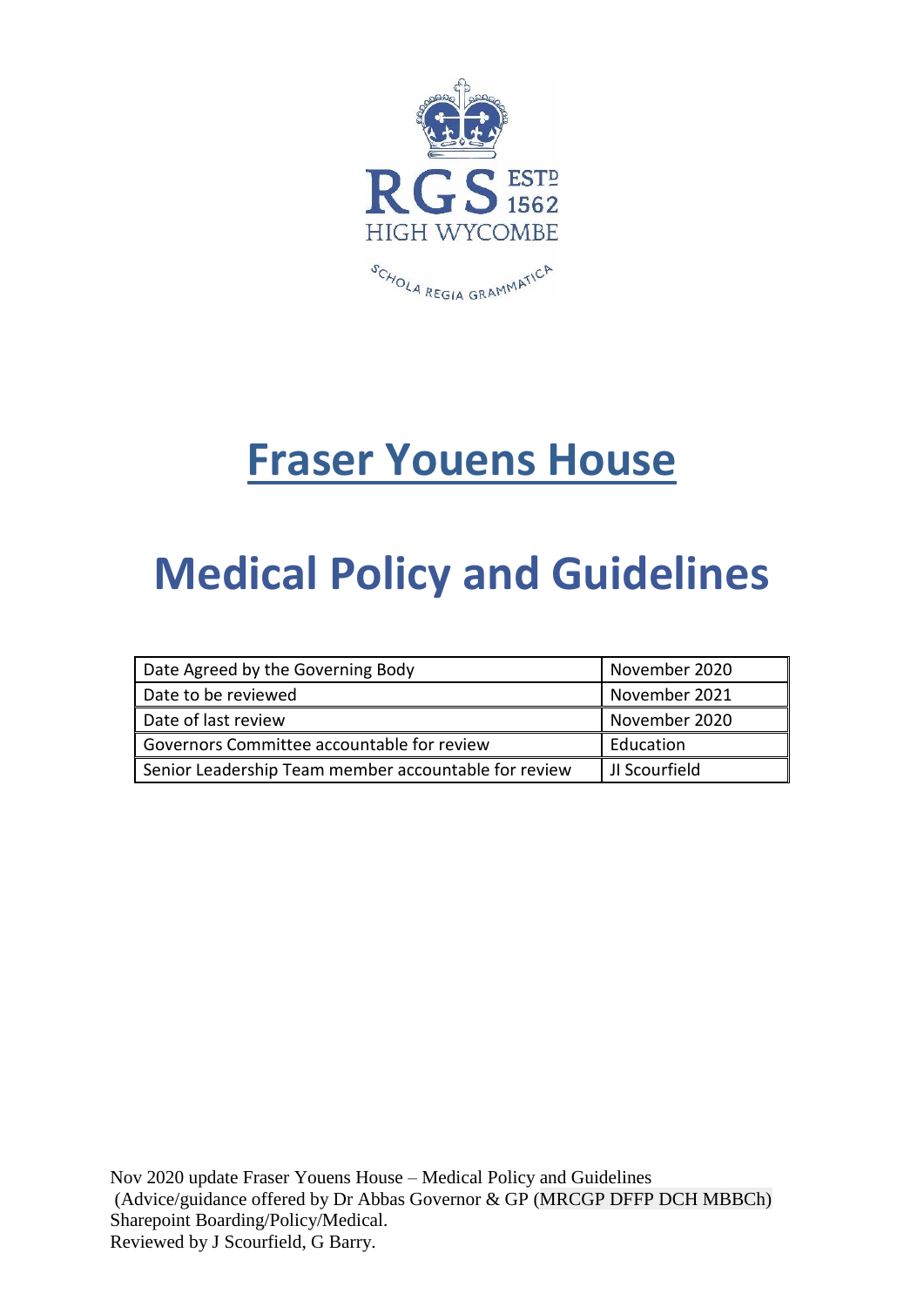## **The Royal Grammar School**

### **Boarding Medical Policy**

• *This policy should be read in conjunction with the School Policy on Supporting students with Medical Needs and currently the risk assessment for Boarding during the Covid 19 outbreak. How we respond to Covid 19 potential cases and positive cases are covered in the RGS and Boarding (specific) risk assessments. Risk Assessment for Covid 19 and Fraser Youens House (Boarding) and Procedures for potential Covid case of a Student in Fraser Youens are attached.*

## **Aim**

Every member of the Royal Grammar School community should, if necessary, receive the highest standard of medical care whilst in the school's charge or on the school site, and be treated with respect and confidentiality.

#### **Introduction**

It is the Matron's responsibility to ensure that the Medical Policy is acted upon at all times. She is expected to care for any individual in need of medical assistance to the best of her ability and knowledge and make decisions based on that knowledge and training.

Given that the Royal Grammar School is home to a community of boarders as well as the day students, it may be that the needs of individual members of each group will be assessed differently.

#### **Provision of First Aid during the School Day**

- Matron is responsible for first aid and minor illness treatment, and will liaise with parents as necessary.
- Lists of other trained first aid staff are displayed around school and these members of staff should be called upon in Matron's absence.
- An Automated External Defibrillator (AED) is kept in the Boarding House overnight and in the Matron's Office during school hours. There is an additional AED in the Staff Common Room.
- Matron is responsible for transferring the AED daily, or allocating a deputy if she is unavailable.
- The device can be operated by anyone as it gives precise instructions. However this is at the discretion of the First Aider who arrives at the scene. It is expected that where possible the AED is brought to the casualty if required.
- Matron will ensure that members of staff are regularly updated on the treatment of illnesses such as asthma and anaphylaxis.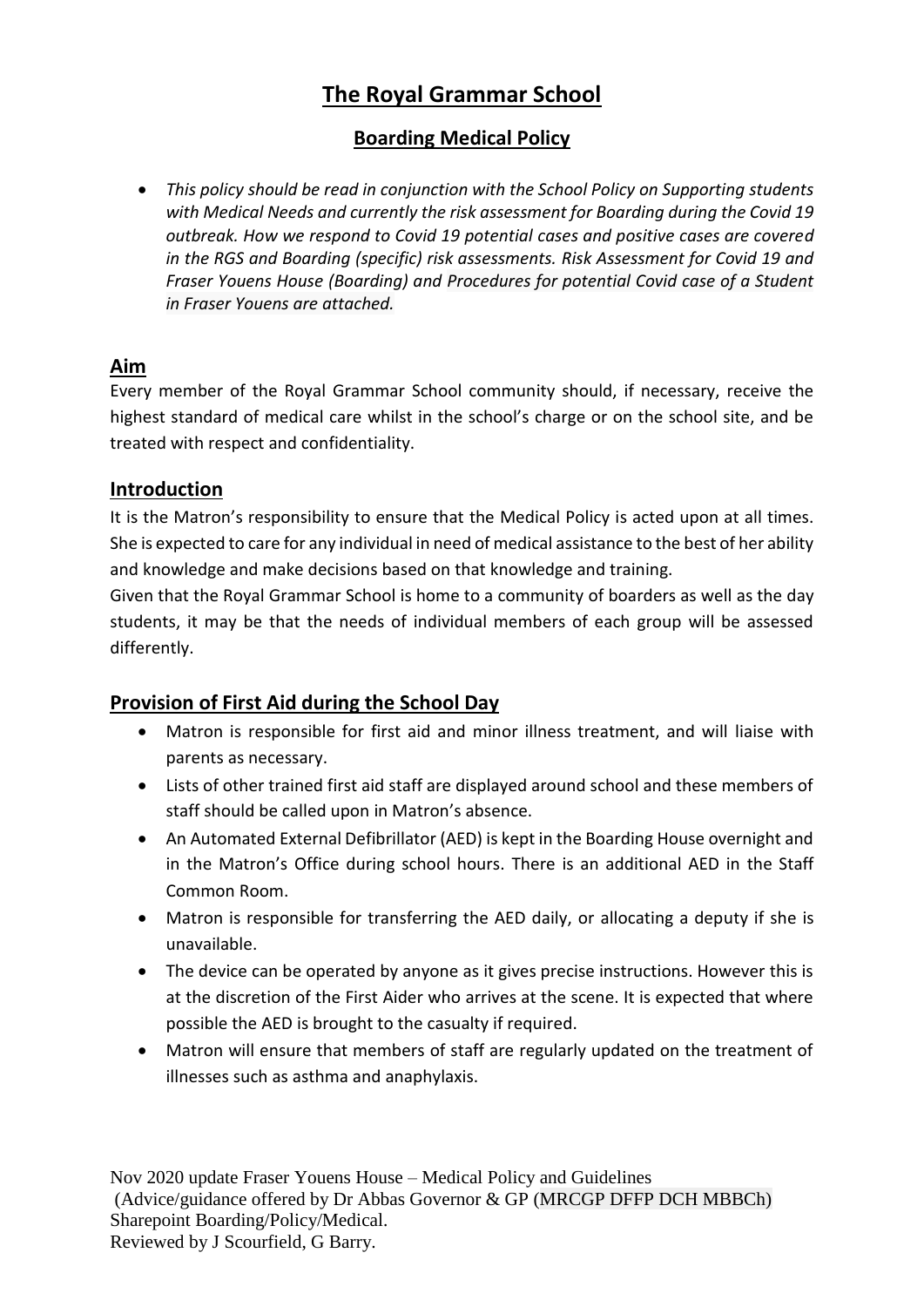## **Documentation of First Aid Treatment**

- Matron or an appropriate member of staff will record all treatment given.
- If first aid is given in a department, the person giving treatment should record this with Matron at the first available opportunity and record it on Medical Tracker.
- If the injury is due to an accident, an Incident Report (Injury) must be completed on Medical Tracker.
- In the event of a near miss this should be recorded on Medical Tracker as an Incident Report (Near Miss).

## **Medication: Storage, Administration and Documentation**

Medication will normally be stored in Matron's room as follows:

- All medication, with the exception of emergency medication, will be stored in a locked cupboard.
- Medication requiring refrigeration must be supplied in an airtight container and will be stored in a fridge.
- Emergency medication such as Epipens, inhalers and diabetic kits will be stored in a clearly labelled, unlocked cupboard.
- Older students deemed 'Gillick competent' (Fraser Youens guidelines) may store prescribed medication, nutritional supplements (to help recovery after training) or a small amount of GSL (General Sales List medication e.g. some cold preparations or small amounts of paracetamol). This is under the proviso that they complete the necessary documentation and the medication is kept in a secure lockable place within their room. Students can only hold prescribed medication that is clearly labelled in English with the correct details from a prescription.
- It is our policy that unless someone has been prescribed vitamins by a Medical doctor for a clear medical reason that boarders should not bring in vitamins and vitamin supplements to self-medicate. This would need clear documentation written in English by a Medical Doctor. Any such vitamins would have to comply with UK legislation.
- No boarder should bring in homeopathic remedies to Fraser Youens House.

1. Prescribed Medication

- Medication should only be brought into school when essential.
- It is the boy's responsibility to arrange with Matron a suitable time to take his medication, and to ensure that he attends her room at that time. There may occasionally be exceptions to this and parents should contact Matron to make other arrangements.
- Matron will document that she has given the medication on Medical Tracker.

#### 1a. Parental Responsibility regarding prescribed medication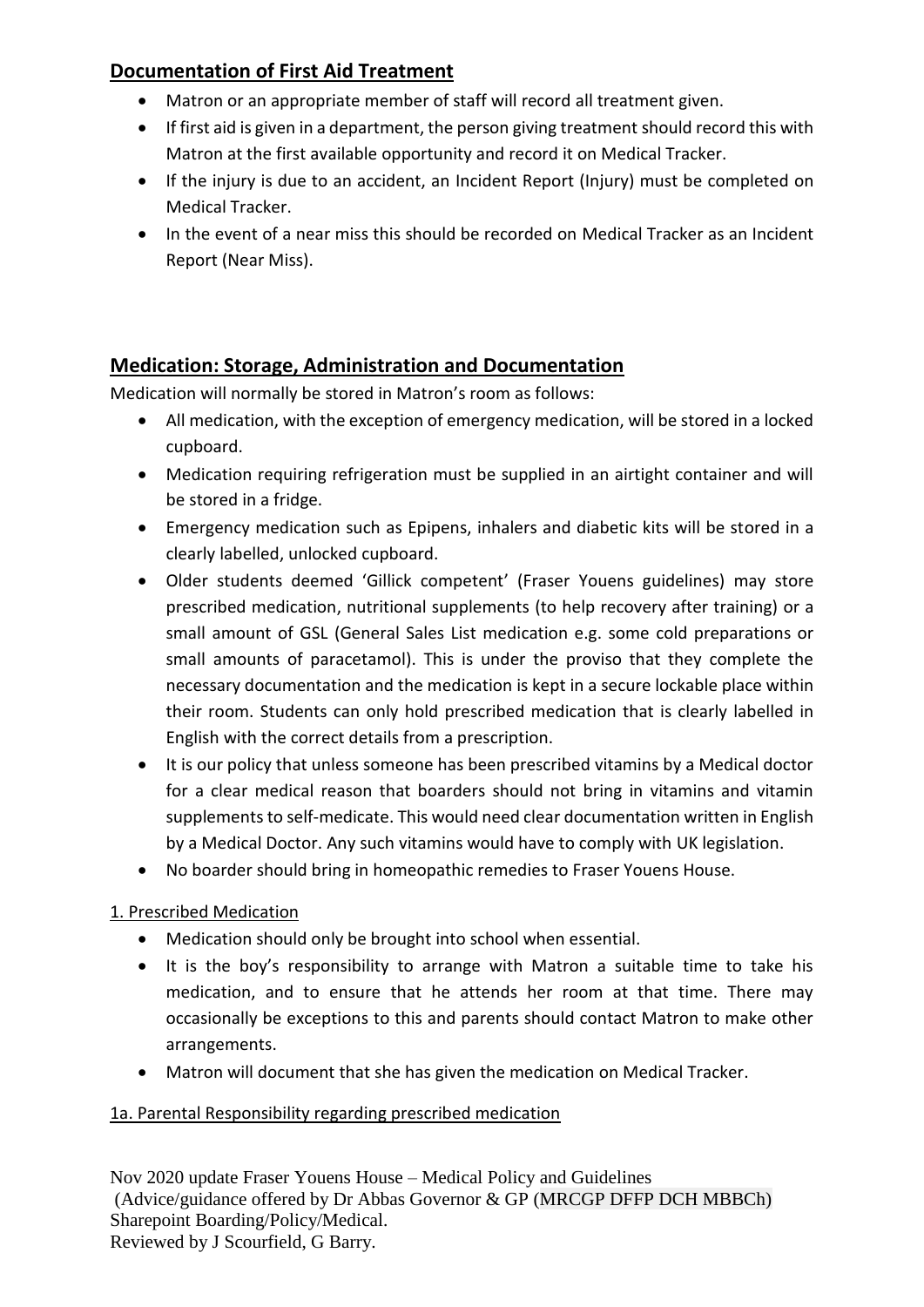- If parents wish Matron to administer prescribed medication, it must be provided in the original container as dispensed by a pharmacist, and include the prescriber's instructions for administration and dosage.
- If a boy is prescribed an Epipen or asthma inhaler, he must carry it with him at all times and parents are requested to provide a spare (in date) to be kept in Matron's room.
- It is parental responsibility to ensure that medication remains in date. Matron will check this half termly and renew reminders to parents
- If parents wish their son to carry his own medication, it is their responsibility to ensure that he knows how often to take it, how to store it responsibly and that under no circumstances should he give it to another boy..

## **Medication: Storage, Administration and Documentation (continued)**

2. Non-Prescribed Medication

- Matron keeps a stock of non-prescription medication to administer for minor illnesses such as headaches or sore throats.
- Ibuprofen will not be given to boys under 16yrs of age unless specifically requested by parents, and provided that the boy has taken it before without adverse effects.
- As part of the admissions procedure all parents will complete a Permission to administer medication form, indicating which medicines, if any, they give permission for Matron & boarding staff to give.
- Matron will document details of any medication given on Medical Tracker.

# **Statement of Principles and Practice for matters relating to the Boarding House**

Every member of the Royal Grammar School community should, if necessary, receive the highest standard of medical care whilst in the school's charge or on the school site, and be treated with respect and confidentiality.

## **Boarders' Health Records**

Comprehensive records are kept that relate to individual boarders' health and welfare needs and issues. These include any significant known drug reactions, major allergies and notable medical conditions. This information is made available to staff who may administer medication or treatment to those boarders.

These records are filed in Matron's room within boarding in a locked cupboard to protect the confidentiality of the information contained therein. Summary guidance is available to all staff via SIMS and Medical Tracker.

## **Medical Treatment and First Aid**

Matron and relevant staff provide first aid and minor illness treatment. Matron is available to the Boarders each morning and afternoon at designated times. When Matron is unavailable,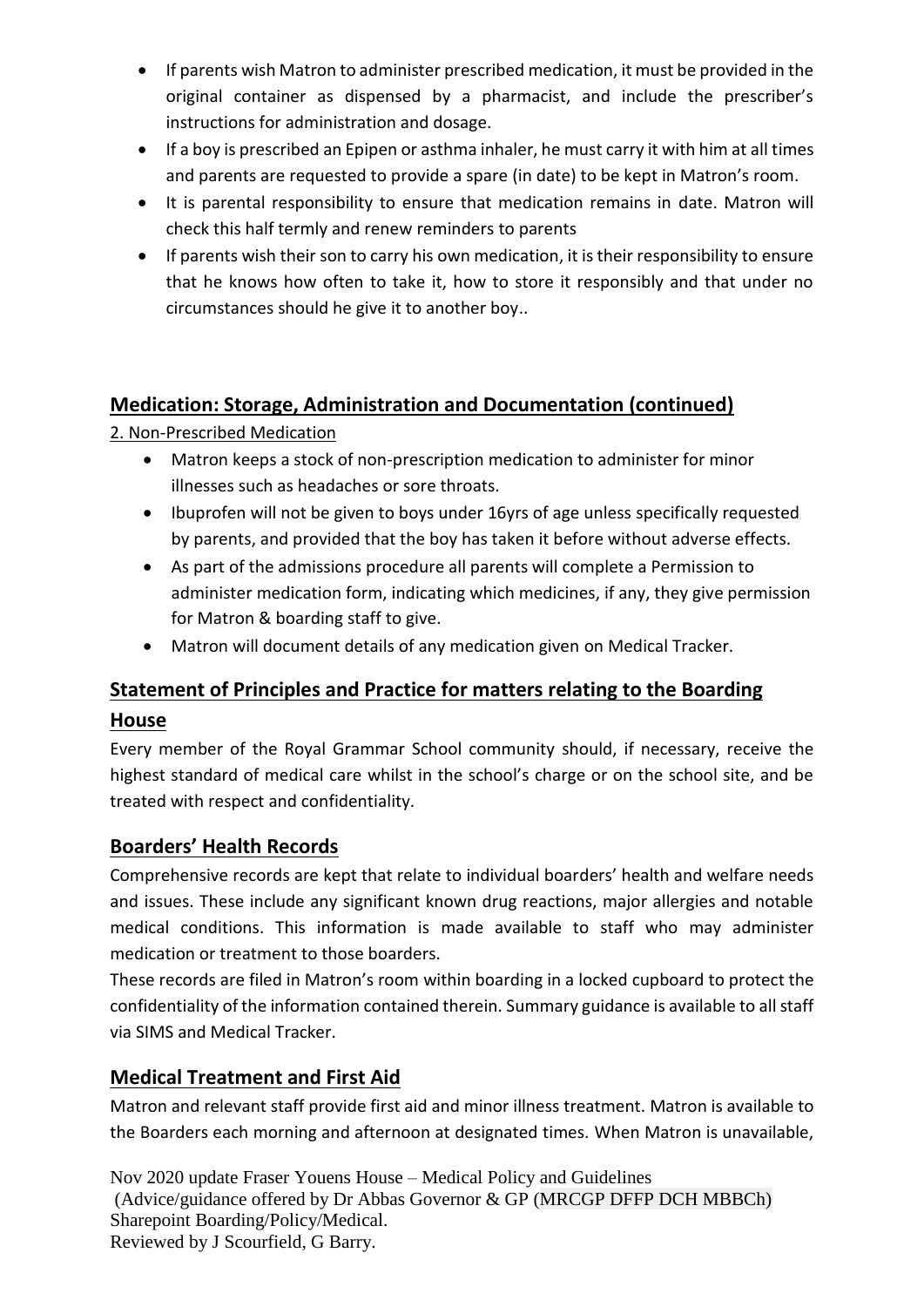this provision is transferred to a designated trained first aider from within the Boarding Community. All staff who work closely with boarders must have a relevant First Aid certificate, and must have completed the Opus Medicines Awareness for Schools online course.

Matron will register boys with a local GP surgery if parents wish. Alternatively, boys will be seen if necessary as a temporary patient. Boarders may freely choose whether to be accompanied by Matron, another member of the Boarding community or not at all, when being seen by the doctor or a dentist. Senior Boarders competent to do so are able to make appropriate choices concerning medical or dental treatment.

Prescribed medication is only given to the pupil to whom it was prescribed. Such medication is not kept for general use or kept as 'stock'. Senior Boarders may administer and control their own medication by agreement with Matron and the Head of Boarding and on the understanding that they are able to store their medication safely and appropriately.

#### **Welfare Support to Boarders**

As part of the boarding administrative procedure, written parental permission will have been obtained by the Head of Boarding (or his representative), to treat boarders and seek medical or dental treatment on their behalf.

Matron ensures that records are kept of all medications, treatment and first aid administered to Boarders and that there is a similar record kept of any significant illnesses, accidents or injuries. (Use of Medical Tracker to record data)

Boarders of all ages are assured of appropriate confidentiality when the school, acting "in loco parentis", deals with any welfare or medical issues.

#### **Care of Sick or Ill Boarders**

There is separate accommodation in the Boarding house for any Boarder who is sick, ill or who needs to be isolated from other Boarders for whatever reason.

It is Matron's responsibility and duty staff to ensure that Boarders who are ill are regularly checked and adequately looked after by a member of staff, and are able to summon assistance readily and rapidly if necessary.

Boarders may be cared for in the Matron's room in the Boarding House or transferred to Matron's room in Main school or, in appropriate circumstances, they may remain in their own room in the Boarding House. However, in all situations they will know how to call for assistance if necessary and will be checked as appropriate. There is a recording sheet for students who are ill and stay within Fraser Youens House. It is expected that in the case of a student being too ill to attend school that this information should be communicated to the parents of that boarder as soon as possible.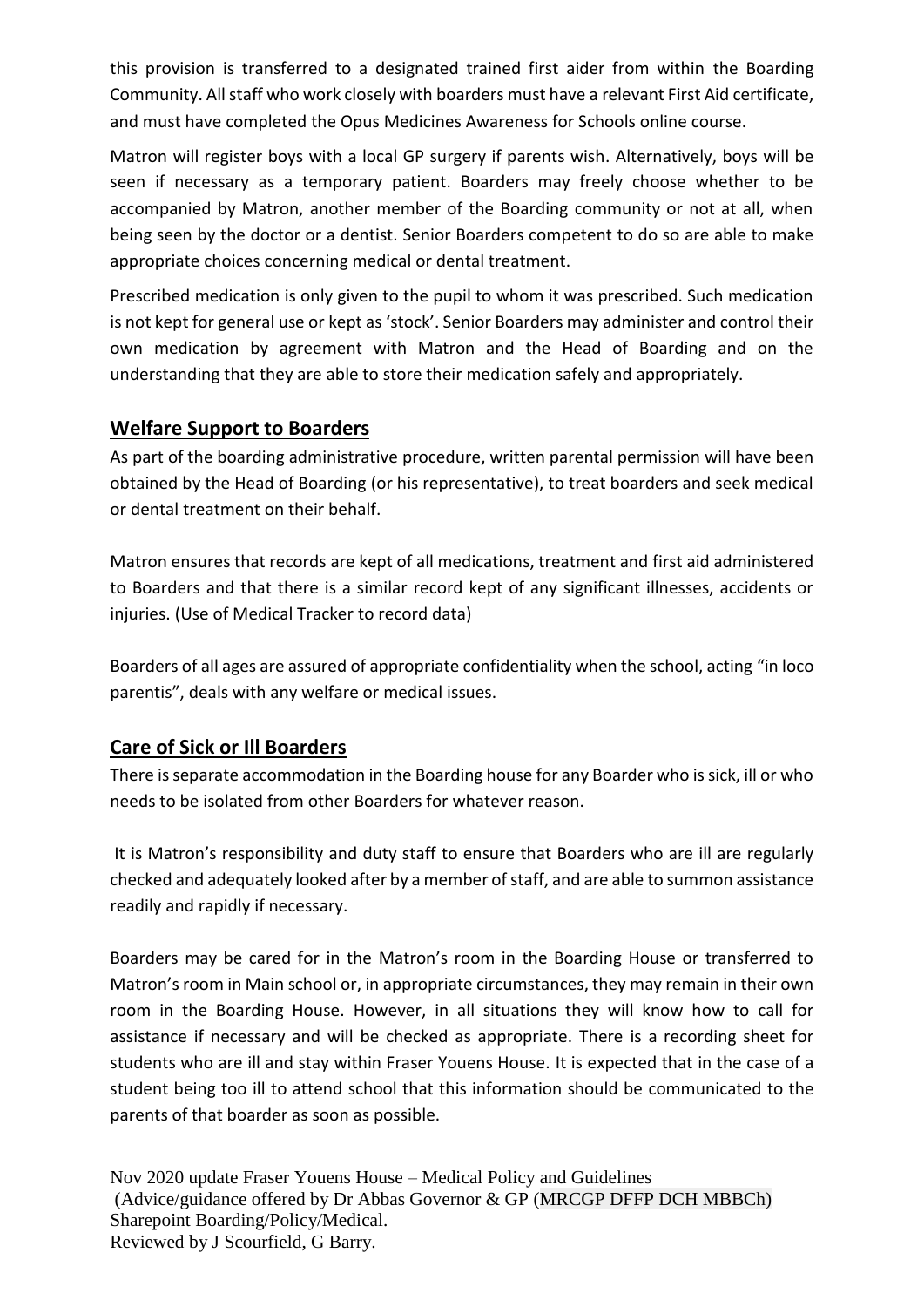#### **Management of Health and Personal Problems**

Matron will work with the Head of Boarding to institute an individual welfare plan for any Boarder who demonstrates significant emotional or behavioural difficulties or who is unable, for whatever reason, to see his parent or legal guardian at least on a termly basis.

Matron may assist with the provision for any Boarder who may require a statement with Special Educational Need particularly if that need identifies the use of medication such as Ritalin.

Matron also assists the Head of Boarding in identifying and managing any significant health or personal problems of individual Boarders. If necessary, she will liaise with the School Nurse Coordinator or other Health professional.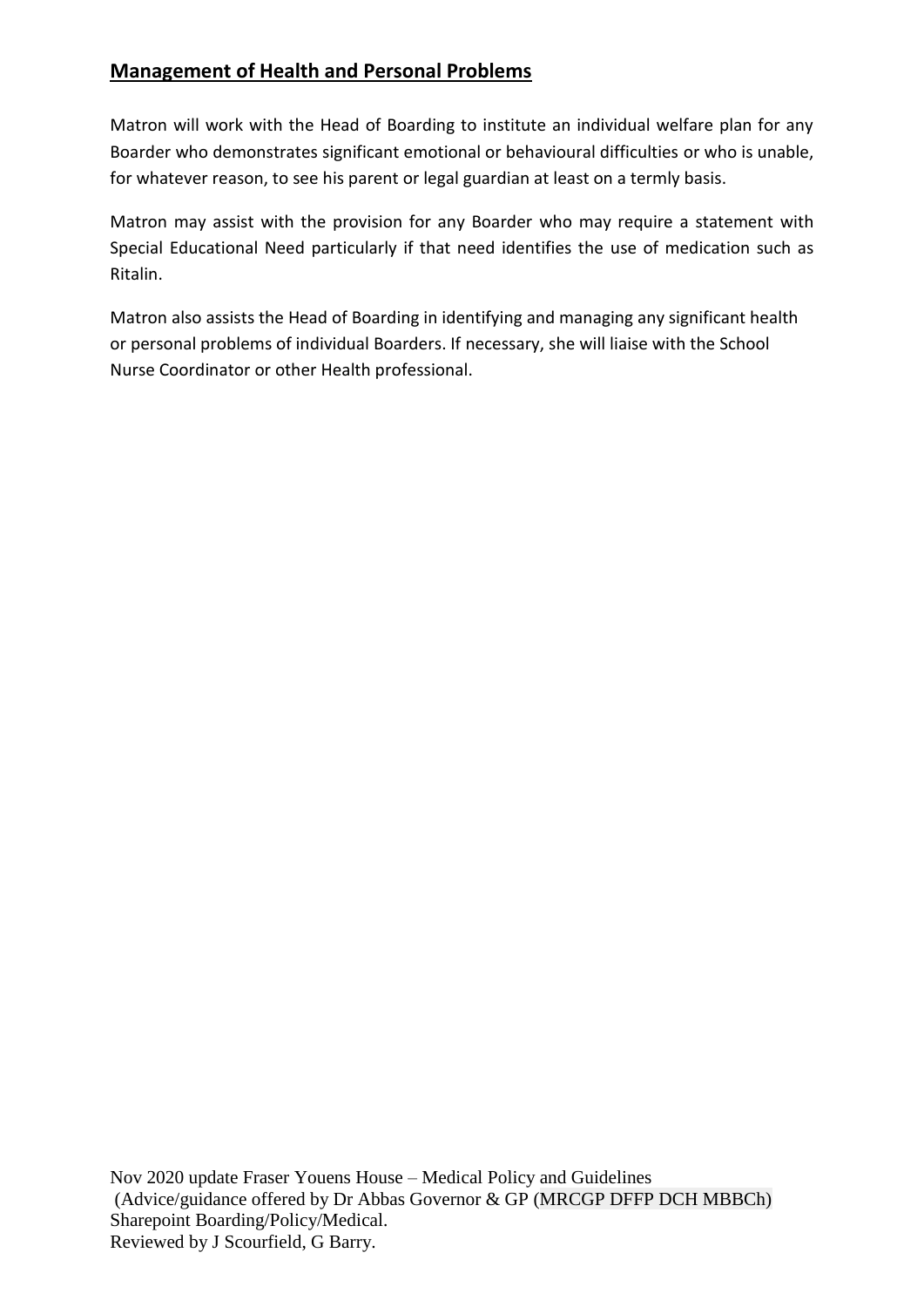## **Guidance from Boarding Handbook Fraser Youens House Medical Arrangements**

Parents have to complete the mandatory medical forms, (Confidential Medical notes, Parental Agreement to Administer Medicines). If a student has an ongoing condition, a Health Care Plan form should be completed.

There are forms to be completed for any boarder storing and taking prescribed medication or over the counter medication.

All medical information about a boarder must be given to Matron and is kept in the Medical File stored in Matron's room within Fraser Youens House. (Medical Tracker also records data)

Matron will hold a confidential mini surgery at breakfast, lunch and after school to deal with any medical problems. In an emergency, if Matron is not in the boarding house, another member of the boarding staff must be found. At night, this will be one of the resident Housemasters.

In the event of a serious accident or illness, parents will be contacted so that appropriate arrangements can be made. Emergency contact numbers must be kept in the medical records and be made available to members of staff.

As a general rule medication must be kept in a locked cupboard in Matron's room. Where agreed, boys may keep their own medication securely in their bedroom. There is an additional form to be completed for students who are self-medicating.

If a boy's condition gives cause for concern, contact must be made with the duty Housemaster who may call NHS 111. Minor Injuries attention is available at Wycombe General Hospital, advice can also be sought from Priory Surgery (01494 448132) or Out of Hours service (0845 4503530).

If non-emergency hospital treatment is required, boys should be taken to the Minor Injuries Unit at Wycombe General Hospital. Money will be required to pay for the car park and possibly to use the pay phone to relay messages to parents or the Head of Boarding. The telephone number of WGH is (01494 526161). For more serious injuries there is an Accident and Emergency Unit at Stoke Mandeville Hospital or Wexham Park.

Stoke Mandeville Hospital, Mandeville Road, Aylesbury, Buckinghamshire, HP21 8AL Tel: 01296 315000 *Wexham Park Hospital, Wexham, Slough, Berkshire, SL2 4HL Tel: 01753 633000* If emergency treatment is required, dial 999.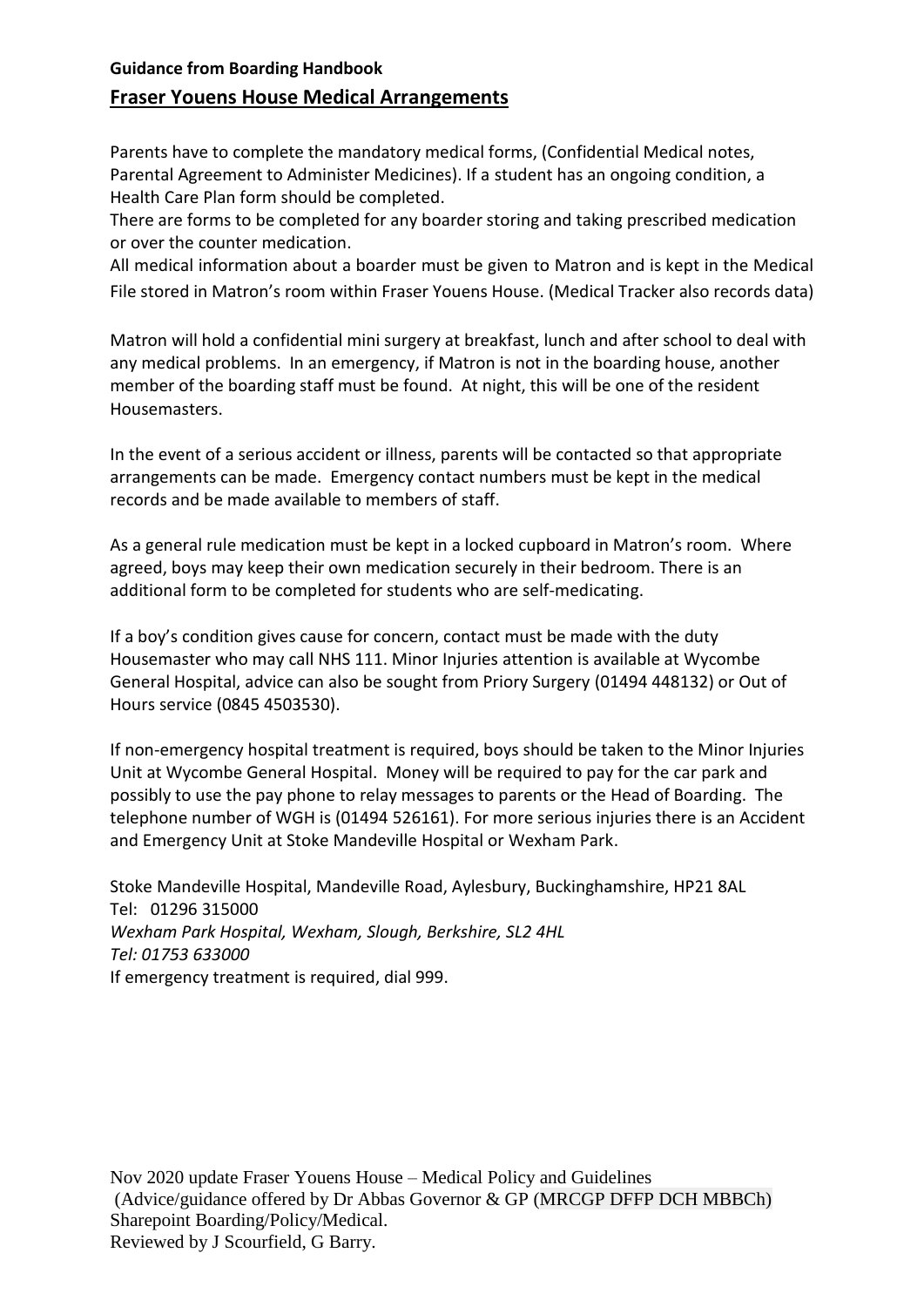## **Completion of Records – Paper and Digital**

Basic medical treatment can be given by the member of staff on duty (all boarding duty staff have First Aid Qualifications) but it is imperative that a record must be kept on Medical Tracker. It should also be recorded in brief on the Duty Handover Log.

If a student is self-medicating and students may opt to do so, particularly some of our older students, it is important that they have completed the necessary paperwork located in Matron's office. This should also be logged in Medical Tracker.

A log of Medical Assessment/Contact is used via Medical Tracker so that one can easily assess how regularly a student is feeling ill and therefore if any pattern is forming.

If injury occurs due to an accident then an Incident Report (Injury) must be completed on Medical Tracker.

It is essential that the correct procedure is followed. If in doubt please ask Matron or the Housemaster on duty.

Please encourage any student to speak openly to staff and in particular Matron if they have any concerns or are feeling unwell.

Students should not feel anxious or worried about seeking support or receiving medication.

Matron or relevant boarding staff can arrange for medical, optical or dental appointments and will if required accompany students to these appointments.

If any boarder is being prescribed a controlled substance eg Ritalin this must be recorded and countersigned by two staff at the time the medication is taken. This is recorded in a separate controlled substance log.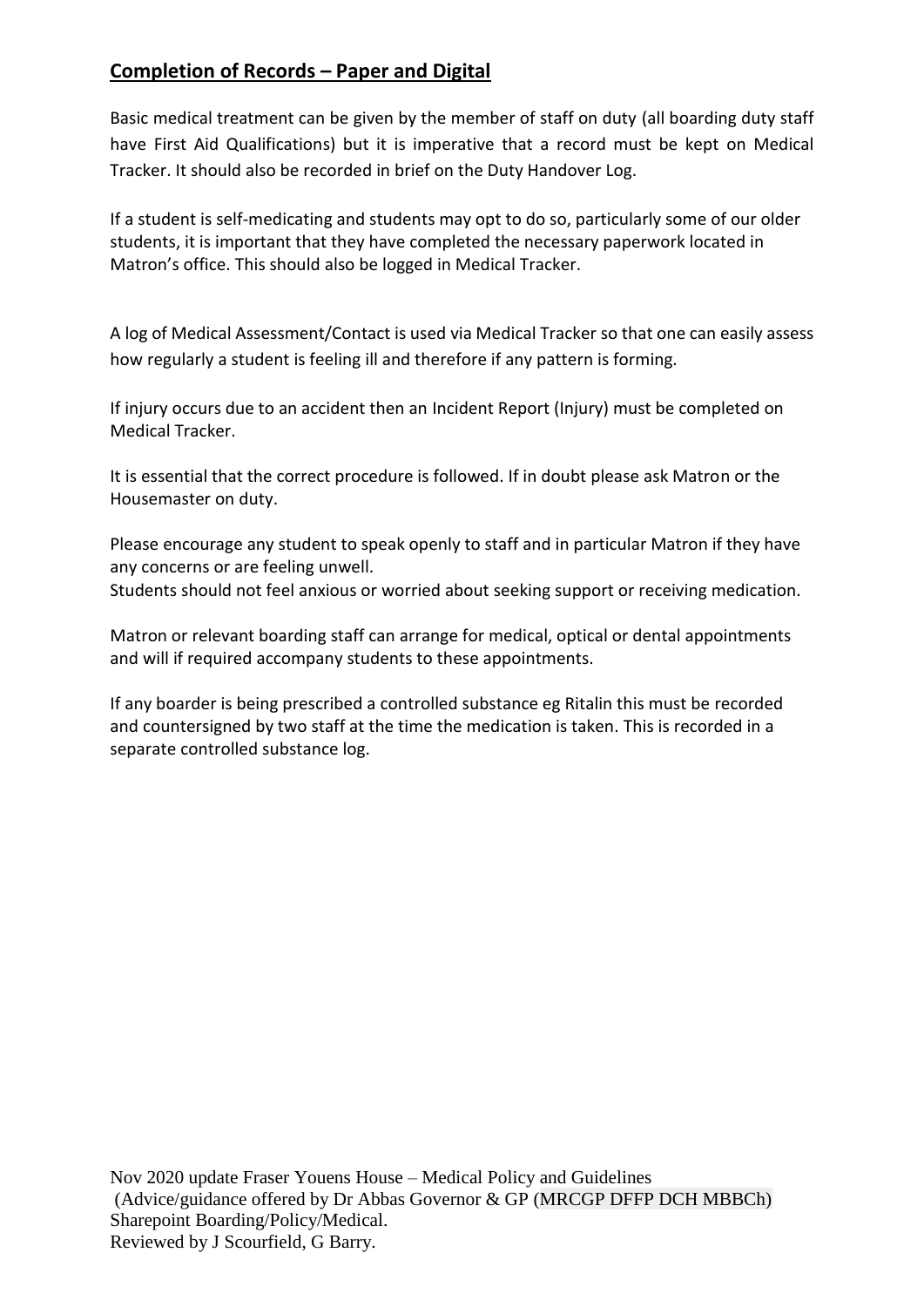## GUIDELINES AND ADVICE FOR MANAGING THE SCHOOL DURING A PANDEMIC OR SIMILAR EVENT

RGS will endeavour to balance the educational needs of our pupils with the requirement to provide the highest possible standards of health and safety.

We will keep abreast of advice from the Government, the local authority, the Boarding Schools Association and SBF in making decisions in the light of developing circumstances.

The school and boarding house will remain open as long as it is judged to be safe. Guidance to be taken from PHE/DFE/National Government.

Information for parents and guardians will be available on our website, and new developments will also be communicated by e-mail.

Parents are regularly requested to ensure that correct and up-to-date contact details are sent in to the school office

(Admin staff and Boarding administrator).

The School will follow advice from the Government, W.H.O. as well as instructions from local and national Health Authorities on the management of risk within a boarding setting. For example **[Coronavirus](https://www.gov.uk/government/publications/coronavirus-covid-19-guidance-for-boarding-schools-with-international-students/coronavirus-covid-19-guidance-for-residential-educational-settings-with-international-students-under-the-age-of-18) (COVID-19): guidance for residential educational settings with [international](https://www.gov.uk/government/publications/coronavirus-covid-19-guidance-for-boarding-schools-with-international-students/coronavirus-covid-19-guidance-for-residential-educational-settings-with-international-students-under-the-age-of-18) students under the age of 18**

At RGS, measures will be agreed upon and controlled by the Headmaster and the Senior Leadership Team (SLT) or by members of the SLT meeting as decided by the Headmaster. **The policy relates specifically to Fraser Youens Boarding House.**

#### **Boarding pupils**

The needs of boarders bring additional concerns.

- **Pupils returning from a country** where infection is more severe than or different to the UK will be expected to remain in the UK with guardians for a set period of time and to be symptom free in that time before they return to School. (Number of days will depend on current government guidance)
- **In the event of closure**, pupils will be expected to stay with their guardians. If closure is likely to be brief, pupils should not return home in order to minimise disruption to their education.
- If appropriate and if safe for boarding staff, pupils may with the agreement of the SLT **remain at School**.

Please see **DFE advice** for schools with boarders in the Appendix.

#### **A FULL POLICY IS AVAILABLE FOR STAFF. PLEASE SEE HEAD OF BOARDING.**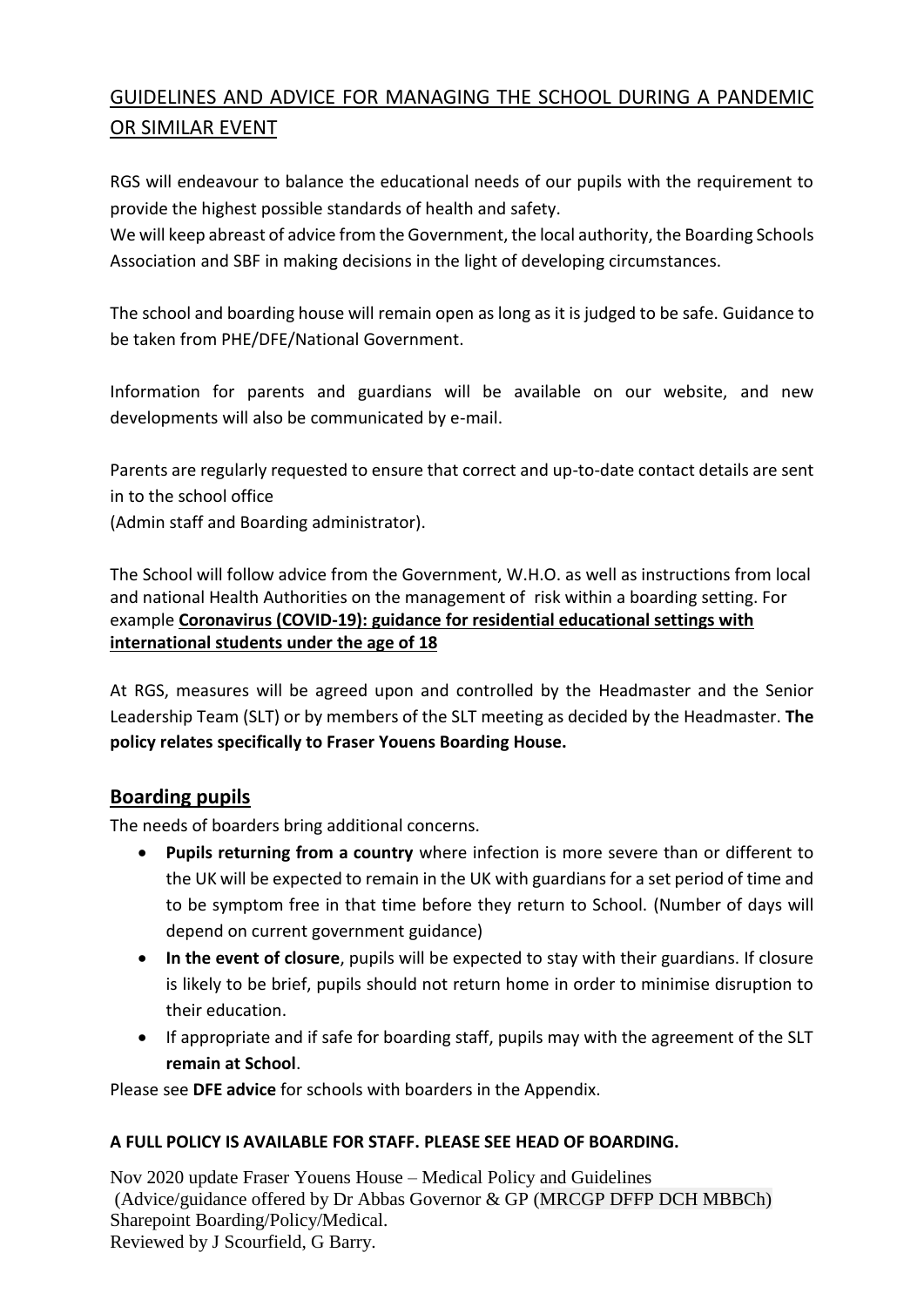## **Anaphylactic Shock Policy**

Anaphylaxis is a severe life threatening allergic reaction that may occur in someone who is allergic to specific foods, drugs or insect stings. The reaction causes substances to be released into the blood that dilate blood vessels and constrict air passages. Blood pressure falls dramatically and breathing becomes difficult. Swelling of the tongue, face and neck increases the risk of suffocation. The amount of oxygen reaching the vital organs becomes severely reduced.

Pupils with anaphylaxis are welcome in School, both as day and boarding pupils. They will be encouraged to take a full part in all activities in the School, including school trips.

The School will work closely with the pupils and parents, and individual care plans will be kept for each pupil with anaphylaxis.

All pupils with anaphylaxis will be expected to carry their treatment at all times and their parents are asked to provide spare prescribed medications. These are checked by Matron on a termly basis. Spares for day pupils will be kept in a labelled, unlocked cupboard in Matron's room, and for boarders in the Duty room in the boarding house.

Staff will receive regular updates on how to manage pupils with anaphylaxis.

All staff will have access to a protocol of information on how to help a pupil who has an anaphylactic episode. This protocol is available on the school intranet. The boarding house will also have copies of individual care plans as relevant.

Matron keeps an updated list of pupils with important medical needs, and circulates this to all staff, including the catering manager, at the beginning of the year. She will inform staff of any changes or new diagnoses as they occur. This information is also highlighted on SIMS.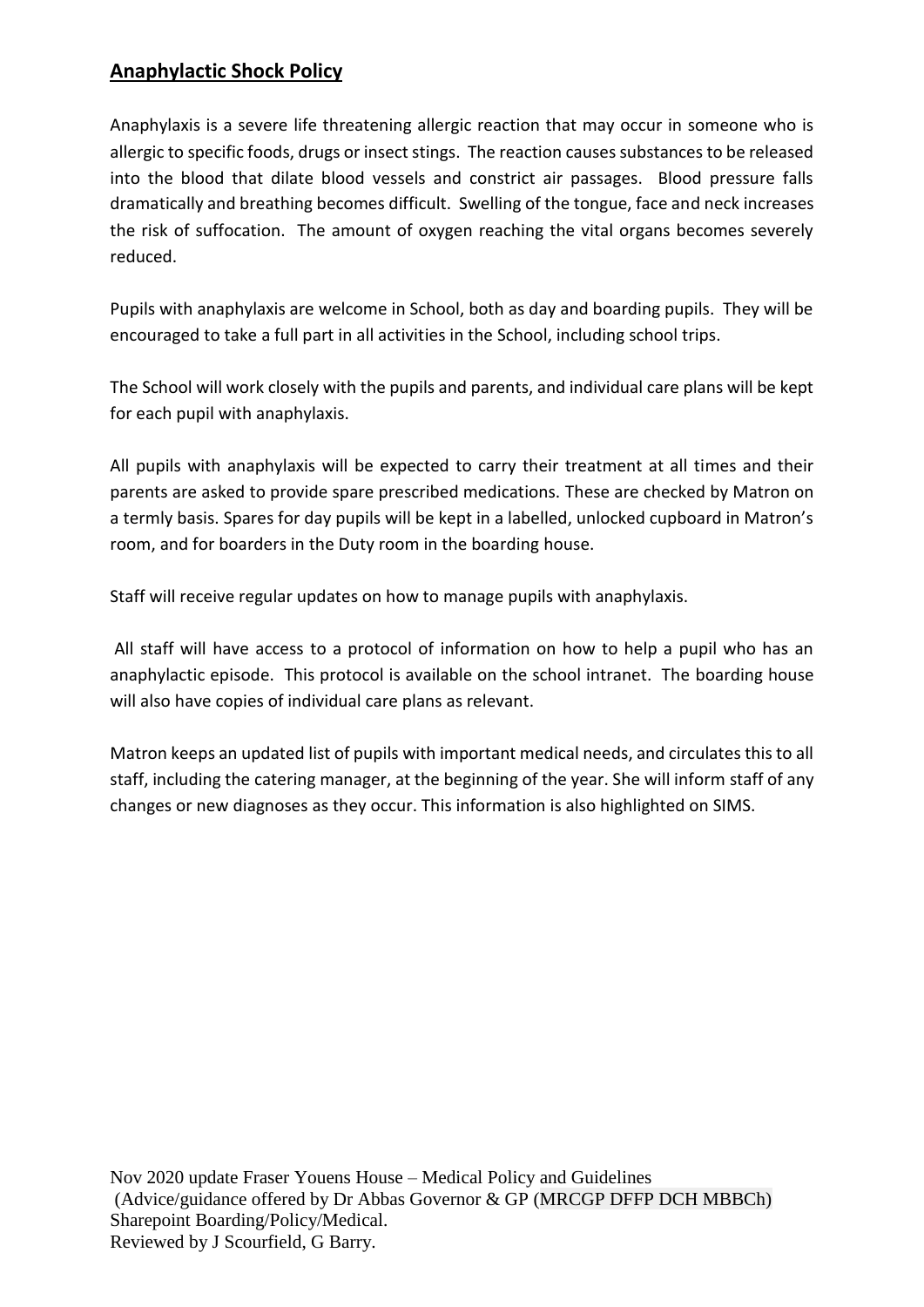## **Anaphylactic Shock Protocol**

#### **An anaphylactic episode is a life threatening medical emergency.**

Each diagnosed pupil with anaphylaxis has a care plan with individual signs and symptoms and management. However, it is possible that a reaction might occur in an undiagnosed pupil.

#### **General signs and symptoms**

Any of the following may occur within seconds or minutes after exposure;

- Tingling or numbness around the mouth
- Difficulty swallowing
- Sneezing
- Itching
- Generalised flushing of the skin
- Widespread red, blotchy skin eruption
- Swelling of the tongue, face and neck
- Difficulty breathing ranging from a tight chest to severe difficulty. The casualty may wheeze or gasp for air.
- Pounding heart pulse rapid but weak
- May feel sick or vomit
- Sudden feeling of weakness or floppiness
- May lose consciousness

#### **General Management**

#### **DO NOT LEAVE PUPIL**

- Observe signs and symptoms continually
- Give antihistamine and inhaler medication as prescribed, if he is alert and talking.
- If conscious sit pupil up to aid breathing; if collapsed lay him down and raise his legs; or if unconscious lay on his side in recovery position.
- **If anaphylaxis is suspected give adrenaline auto-injector immediately into the upper outer side of the thigh.**
- **If no signs of recovery and symptoms become worse e.g. difficulty speaking/breathing, swelling of lips/tongue, loss of consciousness, then a second Auto Injector pen can be administered.**
- Dial 999 for an ambulance and inform emergency services of anaphylactic shock.
- NB Cardiopulmonary resuscitation may be needed.
- Await ambulance, escort to hospital, contact Head of Boarding or Housemaster (boarders), parents (day pupils).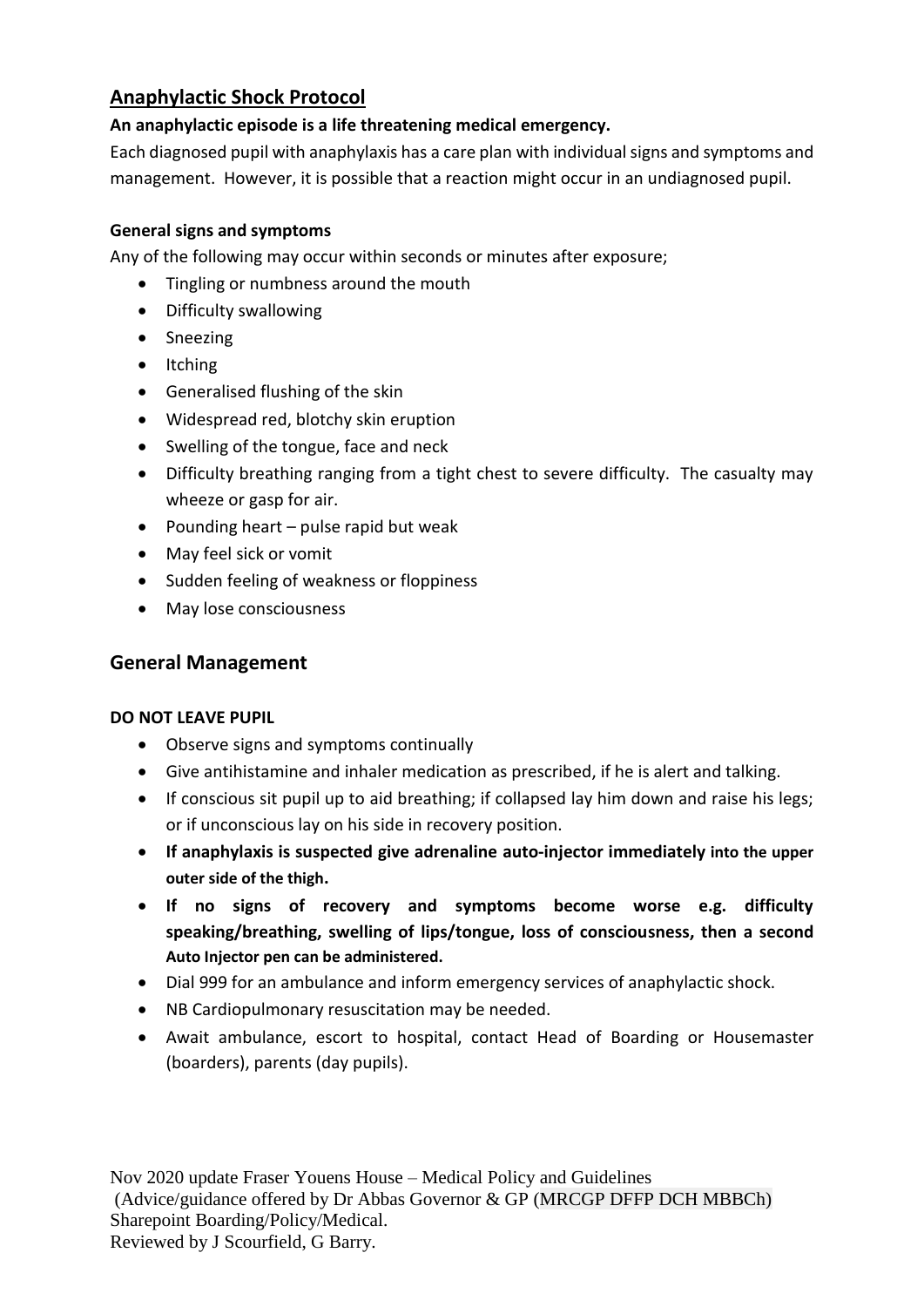#### **Asthma Protocol**

The Royal Grammar School recognises that asthma is a widespread, serious but controllable condition affecting many pupils in the school. The school positively welcomes all pupils with asthma. This school encourages pupils with asthma to achieve their potential in all aspects of school life by ensuring that staff, parents and pupils work together and have a clear policy to help the pupil remain safe in school.

Each pupil with Asthma will have an individual care plan that has been drawn up by either the school matron, school nursing team or specialist asthma nurse. Parents will have input into the creation of the care plan along with the pupil.

#### **Asthma Medicines**

Immediate access to reliever medicines is essential. Pupils with asthma are encouraged to carry their reliever inhaler whilst in school.

Parents are asked to make sure that the pupil knows how and when to use the inhaler. Parents must also ensure that the pupil always carries an inhaler that is in date and contains enough medication for the day at school.

School staff are not required to administer asthma medicines to pupils (except in an emergency). All school staff will let pupils take their own medicines when they need to.

#### **Emergency Salbutamol Inhalers kept in school**

The school will have three emergency asthma inhalers. One will be kept in reception, one in the medical room and one will be kept in the boarding house in the duty room.

With each of these inhalers will be a list of pupils who have been prescribed inhalers by their GP, or have been diagnosed as having Asthma. If a pupil isn't on this list they will not be given the emergency inhaler.

Parents will be asked to sign their child's care plan and return it to matron which will contain the consent for use of the emergency inhaler as necessary.

If the emergency inhaler is used a record will be kept on matron's medical data or an incident form will be completed and parents will be informed.

Information on how to recognise and asthma attack and what to do in an emergency is to be kept with the emergency inhaler.

Matron will be responsible for purchasing, storing, and checking half termly that it is in date, clean and contains enough medication. Duty Housemasters will take this responsibility during Matron's absence.

The spacer that is with the emergency inhaler will be either given to the pupil to use or disposed after each use.

School staff will receive training on Asthma on an annual basis either via a whole school training or by information sent from matron with the list of pupils concerned at the start of each academic year.

Matron will be available for staff, parents and pupils to discuss this protocol and any training needs that they may have.